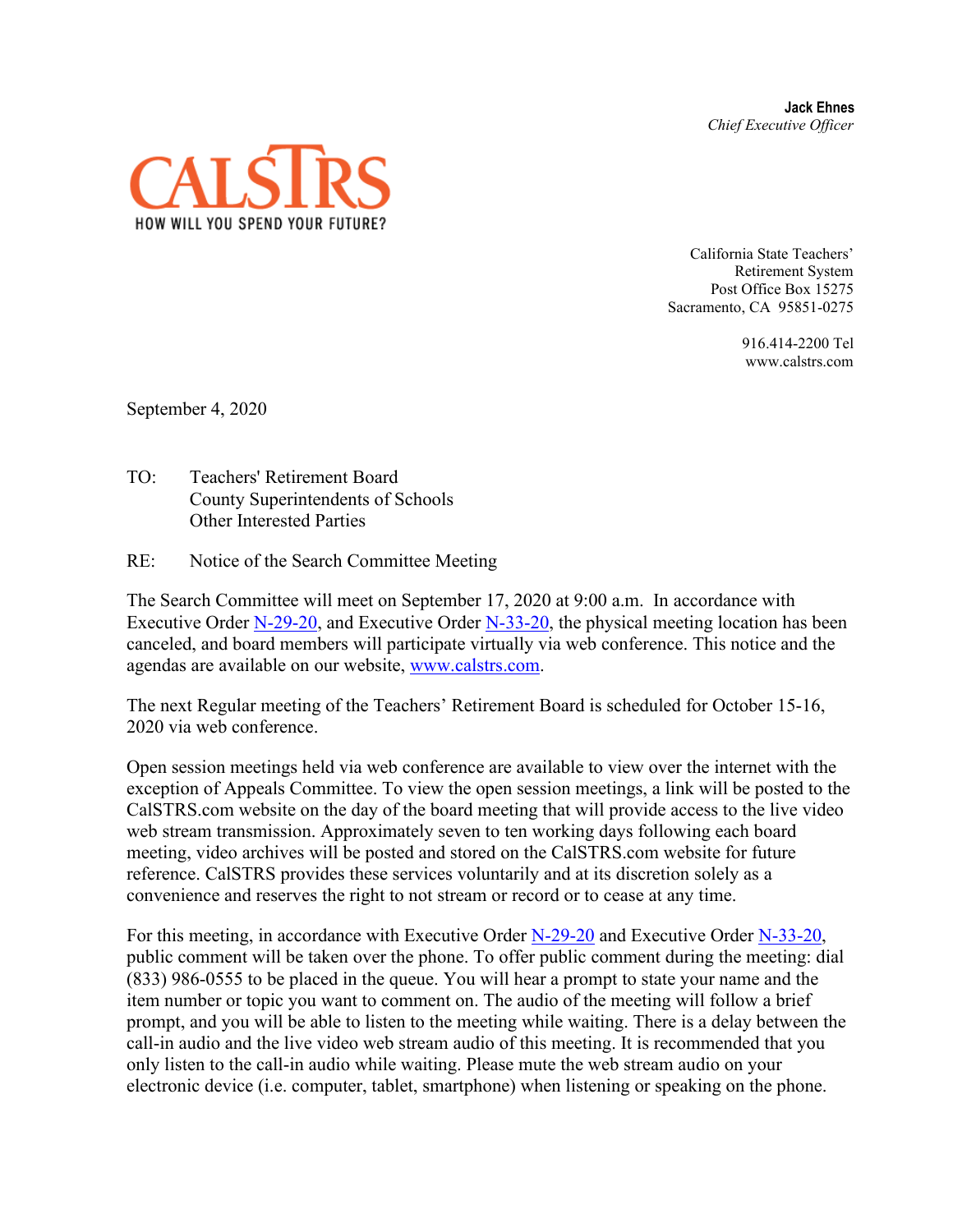Notice of Meetings of the Teachers' Retirement Board and its Committees September 4, 2020 Page 2

When it is your turn to speak, you will hear a beep, which will place your call into the meeting. Please wait for your cue to speak. Individual comments will be limited to a maximum of three minutes at the discretion of the chairperson. There will be a 30 second warning given by a live person. The sound of a bell will indicate your time has ended. After your comment period is over, your call will be terminated, and you can resume watching the live video web stream on your electronic device.

If you are under 18, please state your first name only and your location or affiliated organization. Please do not share personal identifying information such as your last name, age or school. CalSTRS reserves the right to terminate your call if your comments are disruptive to the meeting or do not follow our guidelines.

Please also note that there may be a limit to the number of callers for public comment per committee.

Comments on agenda items may be submitted in writing to  $Board@CalSTRS.com$  for the record.

If you have any questions regarding this meeting, please contact Ger McGriffirving at (916) 414- 2205 or  $\text{gmegriffirving}(a)$ calstrs.com.

Jack Ehnes Chief Executive Officer

Attachments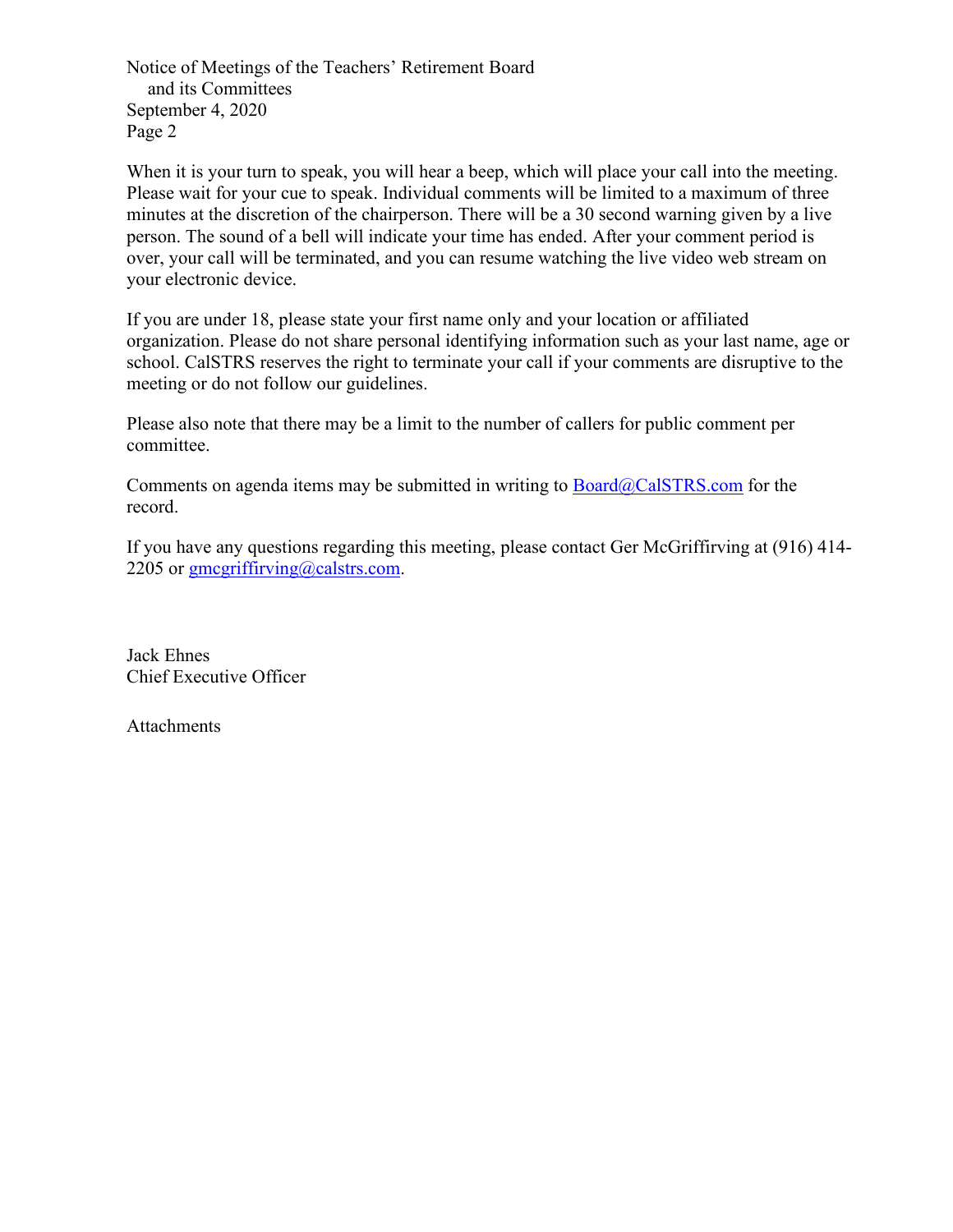# **CALSTRS** Search Committee Agenda

Teachers' Retirement Board

September 17, 2020 9:00 a.m.

Web Conference

### **Open Session**

# Agenda Items Presenters Time

Call to Order and Roll Call

#### **Action Item**

**Action Items**

*There will be a public comment period at the end of each agenda item. The time allotment and other terms are subject to change and are at the discretion of the Committee Chair.*

1. Approval of Committee Agenda Chairperson

## **Closed Session**

|    | TTANADII TAATIT                                                                              |                                                                    |
|----|----------------------------------------------------------------------------------------------|--------------------------------------------------------------------|
| 2. | Review Executive Recruitment Firm Onboarding<br>Backgrounder (Gov. Code Sec. $11126(g)(1)$ ) | Melissa Norcia /<br>Amy McDuffee,<br>Mosaic Governance<br>Advisors |
| 3. | Executive Recruitment Firm Interviews (Gov. Code<br>Sec. $11126(g)(1)$                       | Melissa Norcia /<br>Amy McDuffee,<br>Mosaic Governance<br>Advisors |

## **Open Session**

#### **Information Items**

- 4. \* Review of Information Requests Chairperson
- 5. Draft Agenda for Next Committee Meeting Chairperson
-